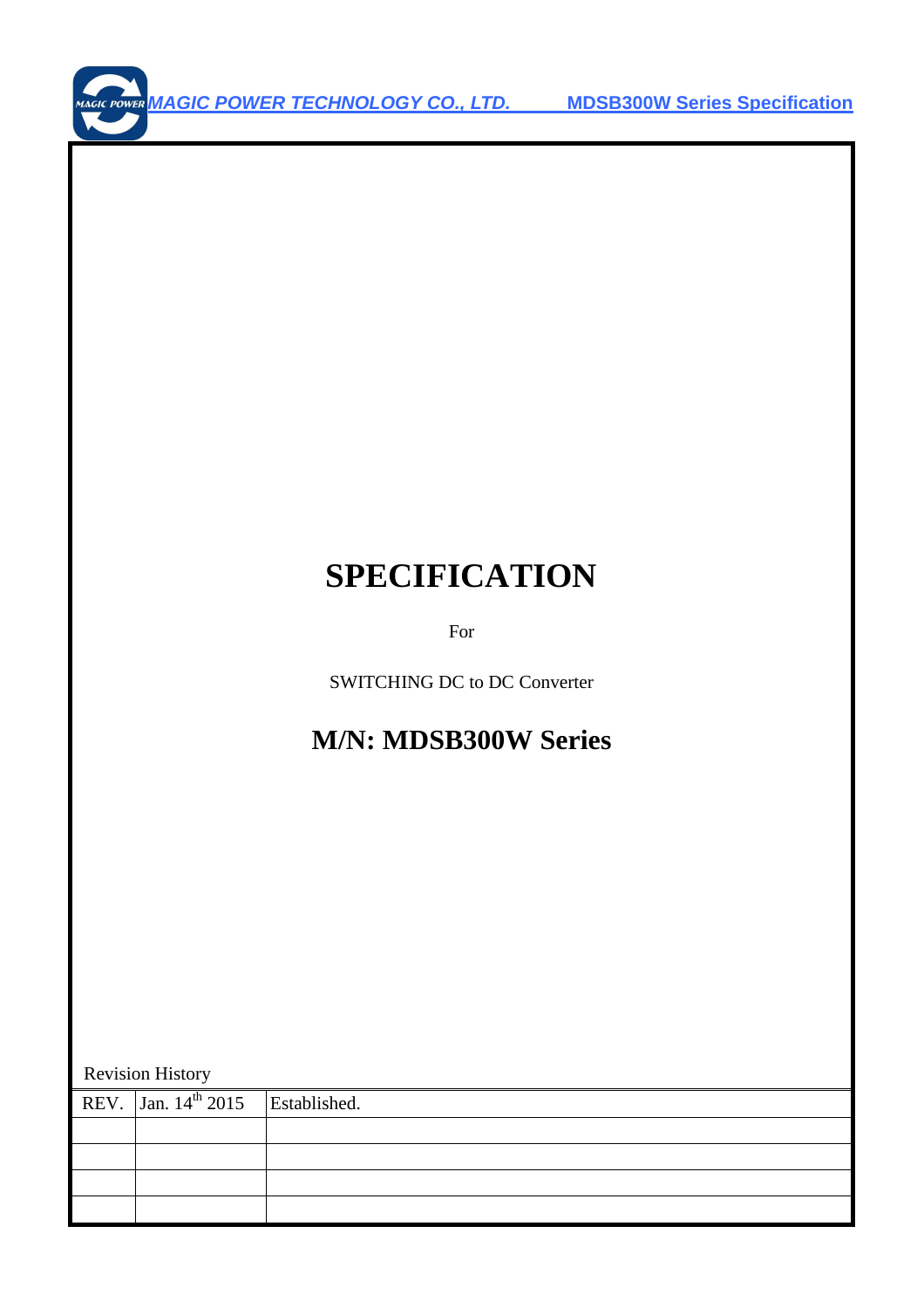

## **FEATURES**

- 300W Isolated Output
- Efficiency to 91%
- $\bullet$  Input under voltage protection
- Over Voltage / Circuit Protection
- Over Temperature Protection
- Remote On /Off
- Industry Standard Half-Brick Package
- Design to meet UL 60950-1, EN60950-1 and IEC 60950-1
- CE Mark Meets 2004/108/EC
- Fully isolated 1500VDC

### **1. Description**

| <b>Models</b> | Input     | Output  | <b>Output Current</b> |       |         | <b>Input Current</b> | <b>Efficiency</b> | <b>Capacitor</b><br>Load Max.<br>(Note 2) |  |
|---------------|-----------|---------|-----------------------|-------|---------|----------------------|-------------------|-------------------------------------------|--|
|               | Voltage   | Voltage | Min.                  | Max.  | No Load | <b>Full Load</b>     |                   |                                           |  |
| MDSB300W-2405 |           | 5 VDC   |                       | 60 A  | 200 mA  | 14.12 A              | 88 %              | 470~10000 uF                              |  |
| MDSB300W-2412 |           | 12 VDC  |                       | 25A   | 200 mA  | 13.74 A              | 91 %              | 330~10000 uF                              |  |
| MDSB300W-2424 | 9-36 VDC  | 24 VDC  | 0 <sub>m</sub> A      | 12.5A | 80 mA   | 14.2 A               | 88 %              | 220~4700 uF                               |  |
| MDSB300W-2428 |           | 28 VDC  |                       | 10.7A | 80 mA   | 14.12 A              | 88 %              | 220~4700 uF                               |  |
| MDSB300W-2448 |           | 48 VDC  |                       | 6.25A | 100 mA  | 14.2 A               | 88 %              | 220~2200 uF                               |  |
| MDSB300W-4805 |           | 5 VDC   |                       | 60 A  | 100 mA  | 6.49 A               | 89 %              | 0~10000 uF                                |  |
| MDSB300W-4812 |           | 12 VDC  |                       | 25A   | 100 mA  | 74 A                 | 90 %              | 0~10000 uF                                |  |
| MDSB300W-4824 | 18-75 VDC | 24 VDC  | 0 mA                  | 12.5A | 80 mA   | 4.72 A               | 89 %              | 0~4700 uF                                 |  |
| MDSB300W-4828 |           | 28 VDC  |                       | 10.7A | 80 mA   | 4.72 A               | 89 %              | 0~4700 uF                                 |  |
| MDSB300W-4848 |           | 48 VDC  |                       | 6.25A | 80 mA   | 4.83 A               | 88 %              | 220~2200 uF                               |  |

Note: 1) Nominal input voltage 48VDC.

2) The output terminal of Models required a minimum Capacitor to maintain specified regulation

3) Output Peak Power 350W<3 sec. with maximum duty cycle of 10%; average output power cannot exceed 300W.

#### **2. Input Specification**

| <b>Parameter</b>                   |                        | <b>Conditions/Description</b> |    | Min.    | Nom.                          | Max. | <b>Units</b> |  |
|------------------------------------|------------------------|-------------------------------|----|---------|-------------------------------|------|--------------|--|
| Input Voltage (Note 2.)            |                        |                               |    | 9       | 24                            | 36   | <b>VDC</b>   |  |
|                                    | Continuous input range |                               | 18 | 48      | 75                            |      |              |  |
| Input Surge                        | 24 Vin                 | 100 mS max.                   |    |         |                               | 50   |              |  |
| Voltage                            | 48 Vin                 | 100 mS max.                   |    |         |                               | 100  | <b>VDC</b>   |  |
|                                    | 24 Vin                 | Power up                      |    |         | 8.8                           |      | <b>VDC</b>   |  |
| Under Voltage                      |                        | Power down                    |    |         | 8.0                           |      |              |  |
| Lockout                            | 48 Vin                 | Power up                      |    |         | 17                            |      | <b>VDC</b>   |  |
|                                    |                        | Power down                    |    |         | 16                            |      |              |  |
|                                    |                        | Logic Compatibility           |    |         | Open Collector ref. to -Input |      |              |  |
| Positive Logic                     |                        | Module ON                     |    |         | > 3.5 to 75 VDC or Open       |      |              |  |
| Remote ON/OFF <sup>(Note 1.)</sup> |                        |                               |    | Circuit |                               |      |              |  |
|                                    |                        | Module OFF                    |    |         | $< 1.2$ VDC                   |      |              |  |
| Input Filter                       |                        |                               |    |         | PI Type or LC Type            |      |              |  |
|                                    |                        | -------                       |    |         |                               |      |              |  |

Note: 1) Suffix "N" to the model number with negative logic remote ON/OFF.

Module ON……………………………< 1.2 VDC.

Module OFF…………………………..> 3.5 to 75 VDC or Open Circuit

2) The input terminal recommend to parallel with 1000uF for 24Vin, 220uF for 48Vin models ESR<0.7 Ω to reduce the input ripple voltage.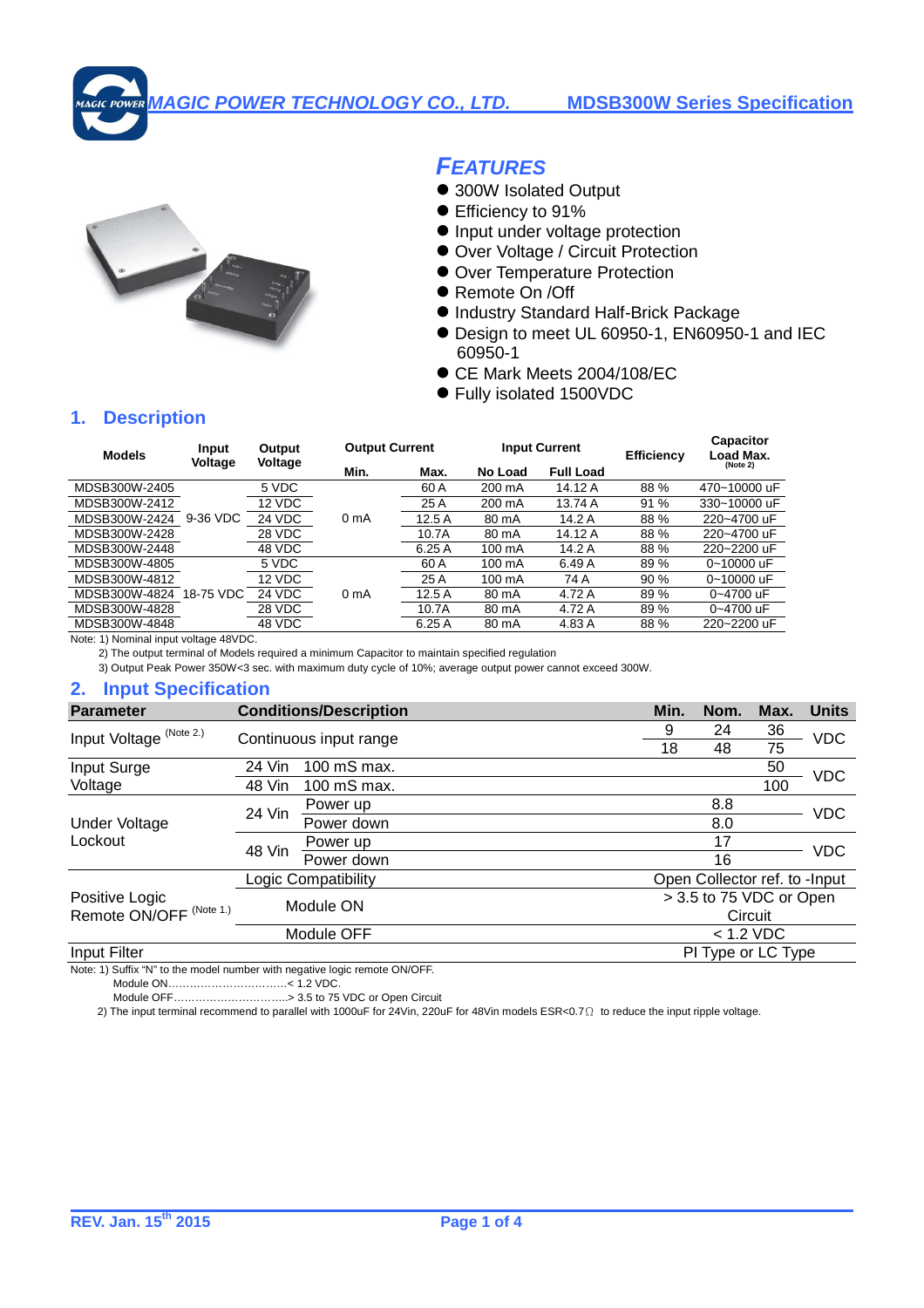## **3. Output Specification**

| <b>Parameter</b>                                | <b>Conditions/Description</b> |                                                                      |                                                                                                       | Min. | Nom. | Max.                    | <b>Units</b>     |
|-------------------------------------------------|-------------------------------|----------------------------------------------------------------------|-------------------------------------------------------------------------------------------------------|------|------|-------------------------|------------------|
| <b>Voltage Accuracy</b>                         |                               |                                                                      |                                                                                                       |      |      | ± 1.5                   | %                |
| <b>Transient Response</b>                       | 25% step load change          |                                                                      |                                                                                                       |      |      | 500                     | µ sec.           |
| External Trim Adj.<br>Range <sup>(Note 2)</sup> |                               |                                                                      |                                                                                                       |      |      | ± 10                    | %                |
|                                                 |                               |                                                                      | <b>RMS</b>                                                                                            |      |      | 40                      |                  |
|                                                 |                               | 5 V                                                                  | Pk - Pk                                                                                               |      |      | 100                     |                  |
|                                                 |                               |                                                                      | <b>RMS</b>                                                                                            |      |      | 60                      |                  |
| Ripple & Noise <sup>(Note 1)</sup>              | 20MHz                         | 12 V                                                                 | Pk - Pk                                                                                               |      |      | 120                     |                  |
|                                                 | bandwidth                     | <b>RMS</b><br>24 V & 28V<br>Pk - Pk<br><b>RMS</b><br>48 V<br>Pk - Pk |                                                                                                       |      |      | 100                     | mV               |
|                                                 |                               |                                                                      |                                                                                                       |      | 280  |                         |                  |
|                                                 |                               |                                                                      |                                                                                                       |      |      | 200                     |                  |
|                                                 |                               |                                                                      |                                                                                                       |      |      | 480                     |                  |
| Temperature<br>Coefficient                      |                               |                                                                      |                                                                                                       |      |      | ± 0.03                  | % / $\mathbb{C}$ |
| Line Regulation                                 |                               | Measured from high line to low line                                  |                                                                                                       |      |      | $\pm 0.2$               | %                |
| Load Regulation                                 |                               | Measured from full load to zero load                                 |                                                                                                       |      |      | ± 0.2                   | ℅                |
| Start Up time                                   |                               |                                                                      |                                                                                                       |      | 120  |                         | mS               |
| <b>Current Limit</b>                            |                               |                                                                      |                                                                                                       |      |      | 120-160% nominal output |                  |
|                                                 |                               |                                                                      | Note: 1) Output signle and noise measured with 10uE tentative and 1uE seranic conseitor serase output |      |      |                         |                  |

Note: 1) Output ripple and noise measured with 10uF tantalum and 1uF ceramic capacitor across output.

2) Trim up: Connect a resistor between the trim pin and sense (+)

Trim down: Connect a resistor between the trim pin and sense (-)

#### **4. Interface Signals and Internal Protection**

| <b>Parameter</b>                | <b>Conditions/Description</b>                                                                  |
|---------------------------------|------------------------------------------------------------------------------------------------|
| <b>Short Circuit Protection</b> | The power supply will go into hiccup mode against short circuit or over load conditions.       |
|                                 | The trigger point is 120% - 160% of nominal output current.                                    |
| Over Voltage                    | For some reason the power supply fails to control itself, the build-in over voltage protection |
| Protection                      | circuit will shut down the outputs to prevent damaging external circuits.                      |
|                                 | The trigger point is 115% - 140% of nominal output voltage.                                    |

## **5. Model Name Coding**

#### **M D S B 3 0 0 W - X Y Z**

|    | Input Voltage (VDC) |
|----|---------------------|
| 24 | $9 - 36$            |
|    | $18 - 75$           |

|       | Logic Remote ON/OFF |
|-------|---------------------|
| blank | Positive            |
|       | Negative            |

| $=$ | Output Voltage (VDC) |
|-----|----------------------|
| ก.ร |                      |
| 12  | 12                   |
| 24  |                      |
| 78  | 28                   |
|     |                      |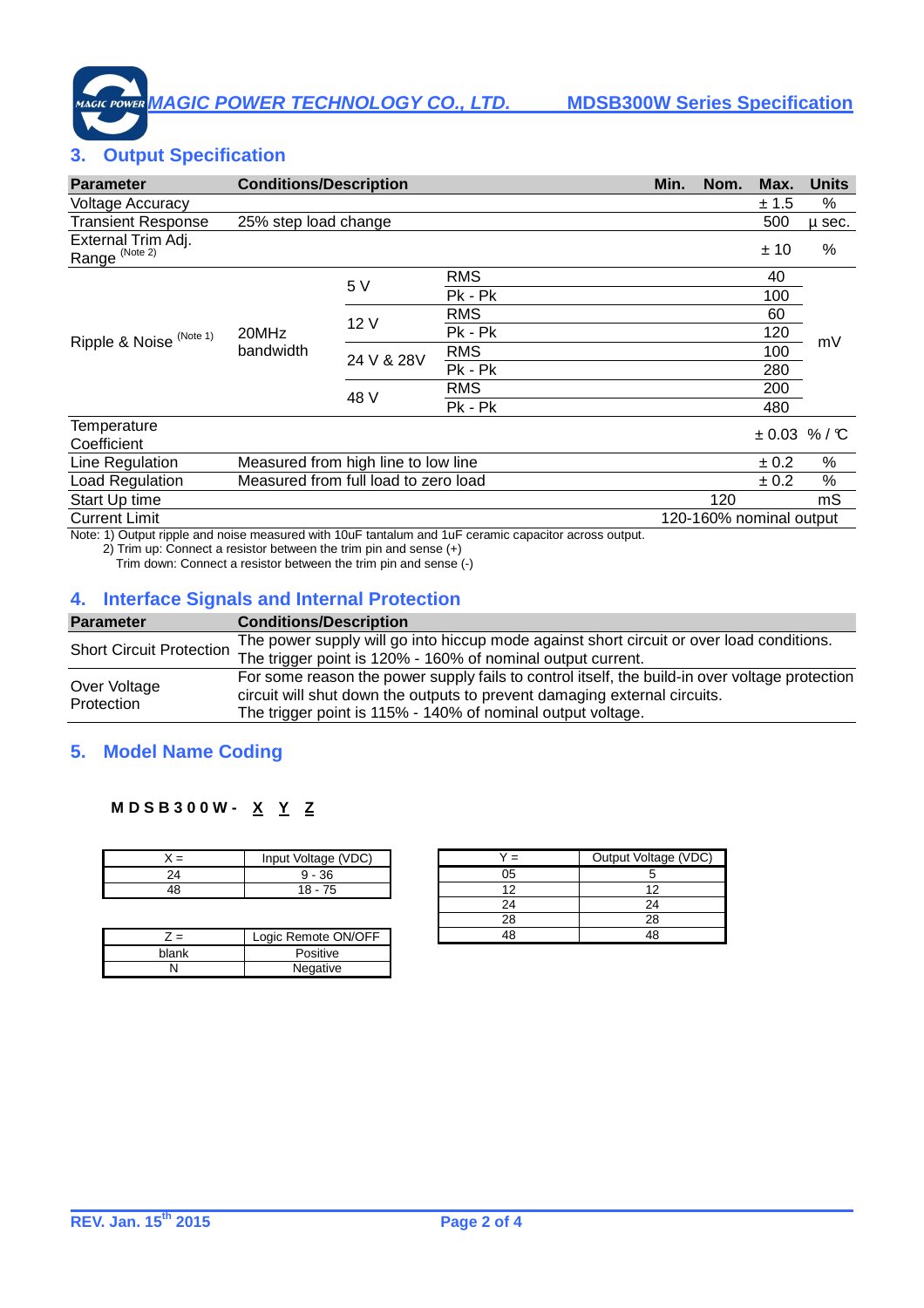## **6. Safety Approvals, EMI and EMS, General Specification**

| <b>Parameter</b>             | <b>Conditions/Description</b> | Min. | Nom.           | Max. | <b>Units</b> |
|------------------------------|-------------------------------|------|----------------|------|--------------|
|                              | UL 60950-1                    |      |                |      |              |
| <b>Safety Approvals</b>      | EN 60950-1                    |      | Design to meet |      |              |
|                              | IEC 60950-1                   |      |                |      |              |
|                              | Input to output               | 1.5K |                |      |              |
| Dielectric Strength          | Input to case                 | 1.5K |                |      | VDC          |
|                              | Output to case                | 1.5K |                |      |              |
| <b>Isolation Resistance</b>  |                               | 10'  |                |      | Ω            |
| <b>Isolation Capacitance</b> |                               |      | 2000           |      | pF           |
| <b>Switching Frequency</b>   |                               |      | 220K           |      | Hz           |

#### **7. Environment Specification**

| <b>Parameter</b>        | <b>Conditions/Description</b>     | Min. | Nom.   | Max.   | <b>Units</b> |
|-------------------------|-----------------------------------|------|--------|--------|--------------|
| <b>Operating Case</b>   |                                   | - 40 |        | $+100$ |              |
| Temperature             |                                   |      |        |        |              |
| Storage Temperature     |                                   | - 55 |        | $+105$ | °С           |
| Humidity                | Non condensing                    |      |        | 95%    | RH           |
| <b>Thermal Shutdown</b> | Case Temp.                        |      | $+110$ |        | °С           |
| <b>MTBF</b>             | MIL-STD-217F, GB, 25°C, full load |      | TBD    |        | Hrs          |

## **8. Mechanical Specification**

| <b>Parameter</b> | <b>Conditions/Description</b>                           |                                       |     |             |  |  |  |  |  |
|------------------|---------------------------------------------------------|---------------------------------------|-----|-------------|--|--|--|--|--|
| Dimension        | 61 (L) x 57.9 (W) x 12.7 (H) mm, Tolerance $\pm$ 0.5mm. |                                       |     |             |  |  |  |  |  |
| Case Material    |                                                         | Aluminum base plate with plastic case |     |             |  |  |  |  |  |
| Weight           | Approx. 114g                                            |                                       |     |             |  |  |  |  |  |
| Pin Assignment   | Pin                                                     | Assignment                            | Pin | Assignment  |  |  |  |  |  |
|                  |                                                         | Vin $(+)$                             | 6   | Sense (-)   |  |  |  |  |  |
|                  |                                                         | ON / OFF                              |     | Trim        |  |  |  |  |  |
|                  |                                                         | Case                                  |     | Sense $(+)$ |  |  |  |  |  |
|                  |                                                         | Vin (-)                               |     | Vout $(+)$  |  |  |  |  |  |
|                  |                                                         | Vout (-)                              |     |             |  |  |  |  |  |

#### **Mechanical Drawing:**

#### **CASE HB**

All Dimensions In Inches(mm) Inches:  $X.XX = \pm 0.02$ ,  $X.XXX = \pm 0.010$ Tolerances Millimeters: X.X= ±0.5, X.XX=±0.25



\*All specifications typical at nominal line, full load and 25°C unless otherwise noted.